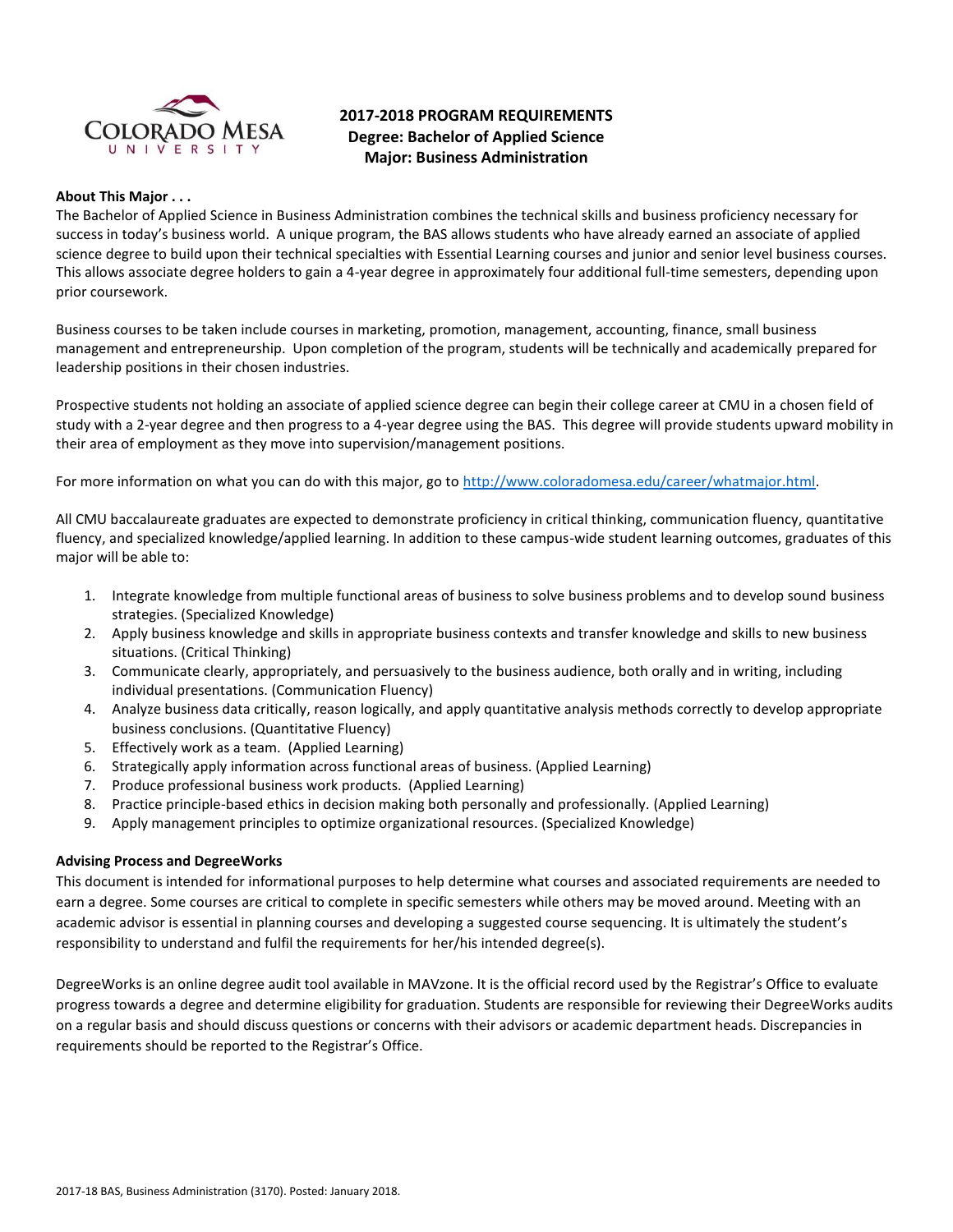# **Graduation Process**

Students must complete the following in the first two months of the semester prior to completing their degree requirements:

- Review their DegreeWorks audit and create a plan that outlines how unmet requirements will be met in the final semester.
- Meet with their advisor and modify their plan as needed. The advisor must approve the final plan.
- Submit the "Intent to Graduate" form to the Registrar's Office to officially declare the intended graduation date and commencement ceremony plans.
- Register for all needed courses and complete all requirements for each degree sought.

Submission deadlines and commencement details can be found at [http://www.coloradomesa.edu/registrar/graduation.html.](http://www.coloradomesa.edu/registrar/graduation.html)

If a student's petition for graduation is denied, it will be her/his responsibility to consult the Registrar's Office regarding next steps.

## **INSTITUTIONAL DEGREE REQUIREMENTS**

The following institutional degree requirements apply to all CMU Bachelor of Applied Science (BAS) degrees. Specific programs may have different requirements that must be met in addition to institutional requirements.

- 120 semester hours minimum.
- Students must complete a minimum of 30 of the last 60 hours of credit at CMU, with at least 15 semester hours in major discipline courses numbered 300 or higher.
- 33 upper-division credits.
- 2.00 cumulative GPA or higher in all CMU coursework.
- A course may only be used to fulfill one requirement for each degree/certificate.
- No more than six semester hours of independent study courses can be used toward the degree.
- Non-traditional credit, such as advanced placement, credit by examination, credit for prior learning, cooperative education and internships, cannot exceed 30 semester credit hours for a baccalaureate degree; A maximum of 15 of the 30 credits may be for cooperative education, internships, and practica.
- Pre-collegiate courses (usually numbered below 100) cannot be used for graduation.
- Capstone exit assessment/projects (e.g., Major Field Achievement Test) requirements are identified under Program-Specific Degree Requirements.
- The Catalog Year determines which program sheet and degree requirements a student must fulfill in order to graduate. Visit with your advisor or academic department to determine which catalog year and program requirements you should follow.
- See "Requirements for Undergraduate Degrees and Certificates" in the catalog for a complete list of graduation requirements.

#### **PROGRAM-SPECIFIC DEGREE REQUIREMENTS**

- Formal admission to a BAS program requires completion of the appropriate AAS degree from an accredited institution. Any exceptions to this must be approved in advance by the department BAS advisor and the academic department head. All students must meet with the BAS advisor to plan and schedule all classes.
- 2.00 cumulative GPA or higher in coursework toward the major content area.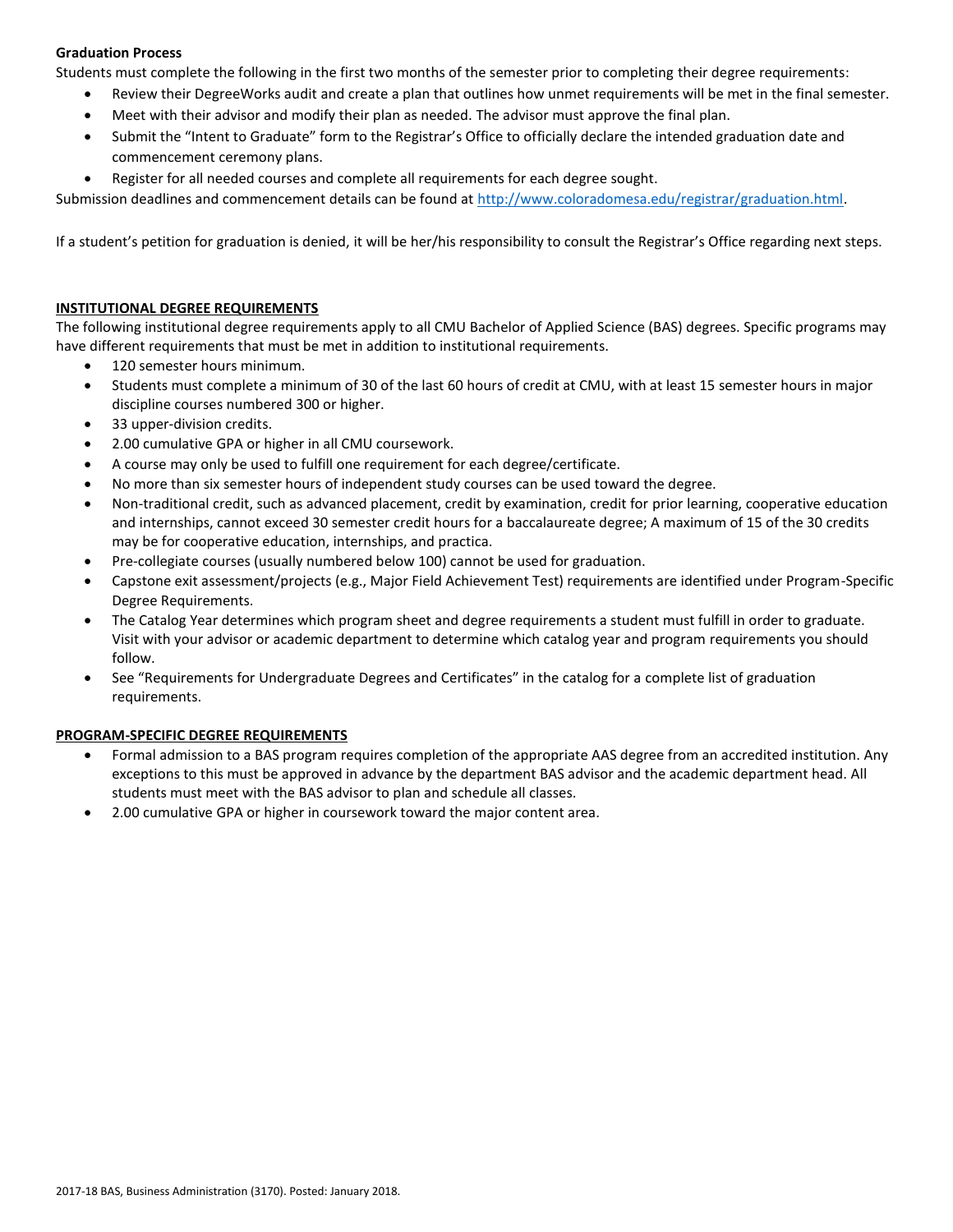## **ESSENTIAL LEARNING REQUIREMENTS** (31 semester hours)

See the current catalog for a list of courses that fulfill the requirements below. If a course is an Essential Learning option and a requirement for your major, you must use it to fulfill the major requirement and make a different selection for the Essential Learning requirement.

**English** (6 semester hours, must receive a grade of "C" or better and must be completed by the time the student has 60 semester hours.)

- ENGL 111 English Composition (3)
- $\square$  ENGL 112 English Composition (3)

**Mathematics** (3 semester hours, must receive a grade of "C" or better, must be completed by the time the student has 60 semester hours.)

 $\Box$  MATH 113 - College Algebra (4\*) or higher \*3 credits apply to the Essential Learning requirements and 1 credit applies to general elective credit.

#### **Humanities** (3 semester hours)

 $\Box$  Select one Humanities course (3)

## **Social and Behavioral Sciences** (6 semester hours)

- $\square$  ECON 201 Principles of Macroeconomics (3)
- $\square$  ECON 202 Principles of Microeconomics (3)

## **Natural Sciences** (7 semester hours, one course must include a lab)

- $\Box$  Select one Natural Sciences course (3)
- $\Box$  Select one Natural Sciences course with a lab (4)

## **History** (3 semester hours)

 $\square$  Select one History course (3)

## **Fine Arts** (3 semester hours)

 $\Box$  Select one Fine Arts course (3)

# **OTHER LOWER-DIVISION REQUIREMENTS**

# **Wellness Requirement** (2 semester hours)

- $\Box$  KINE 100 Health and Wellness (1)
- $\Box$  Select one Activity course (1)

# **Essential Learning Capstone** (4 semester hours)

Essential Learning Capstone must be taken after completion of the Essential Learning English and Mathematics requirements, and when a student has earned between 45 and 75 hours.

- $\Box$  ESSL 290 Maverick Milestone (3)
- $\square$  ESSL 200 Essential Speech (1)